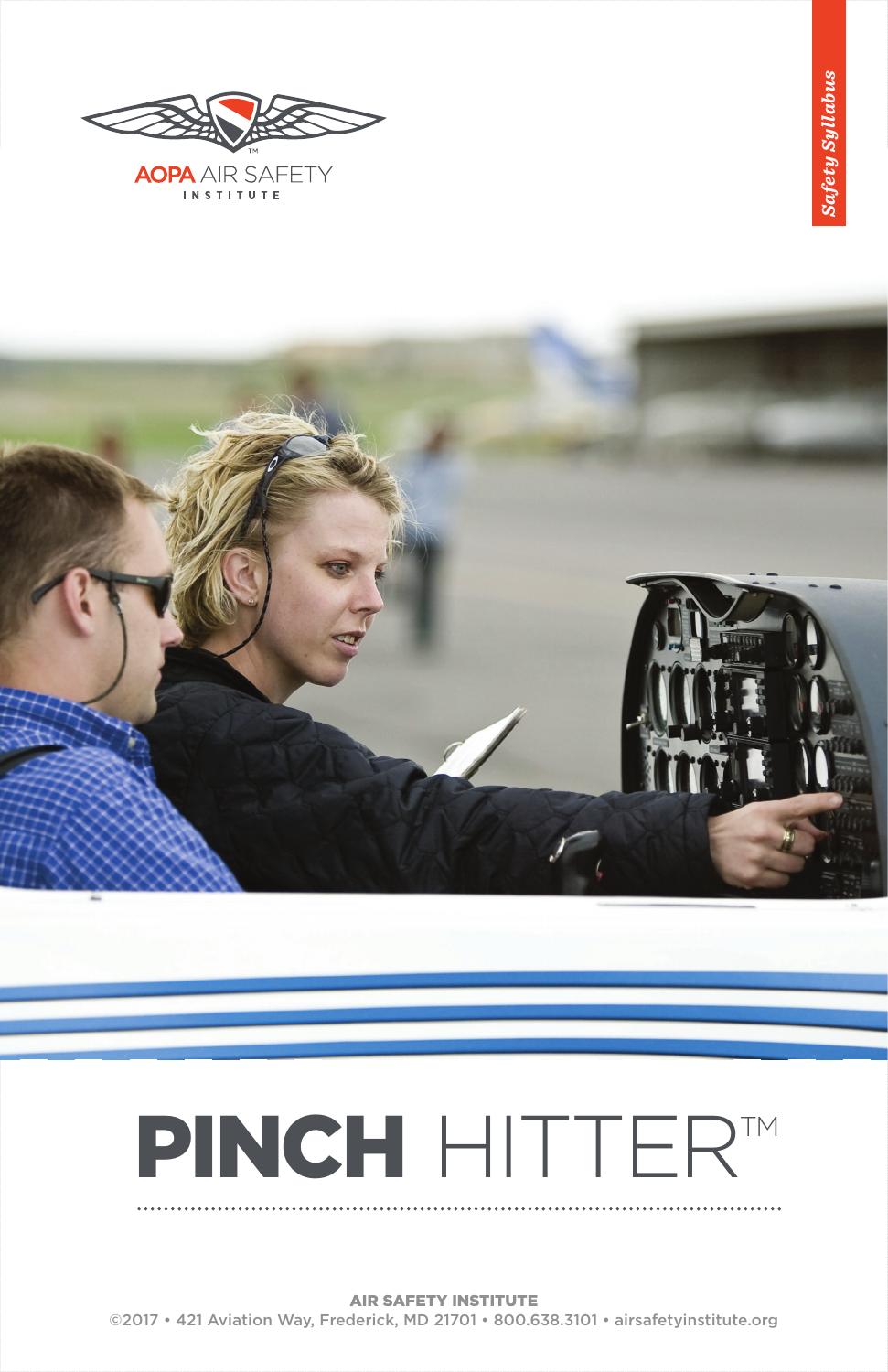### **Contents**

### Introduction

**This syllabus is designed to help non-pilot flying companions learn how to safely land an aircraft in the unlikely event of pilot incapacitation. It includes an introduction to the principles of flight, a basic overview of instruments and radio communications, and a scenariobased training guide.** 

**Participants are encouraged to first take the free Pinch Hitter™ online course from the AOPA Air Safety Institute (ASI), and then use this training syllabus to further guide instruction. ASI recommends using a certificated flight instructor (CFI) or an experienced, proficient pilot for the ground and flight instruction portions of the syllabus.**

**While pilot incapacitation is extremely rare in general aviation (GA), completing this syllabus will help non-pilots be more knowledgeable and better prepared in the event of an actual emergency they may even decide to pursue additional flight training.**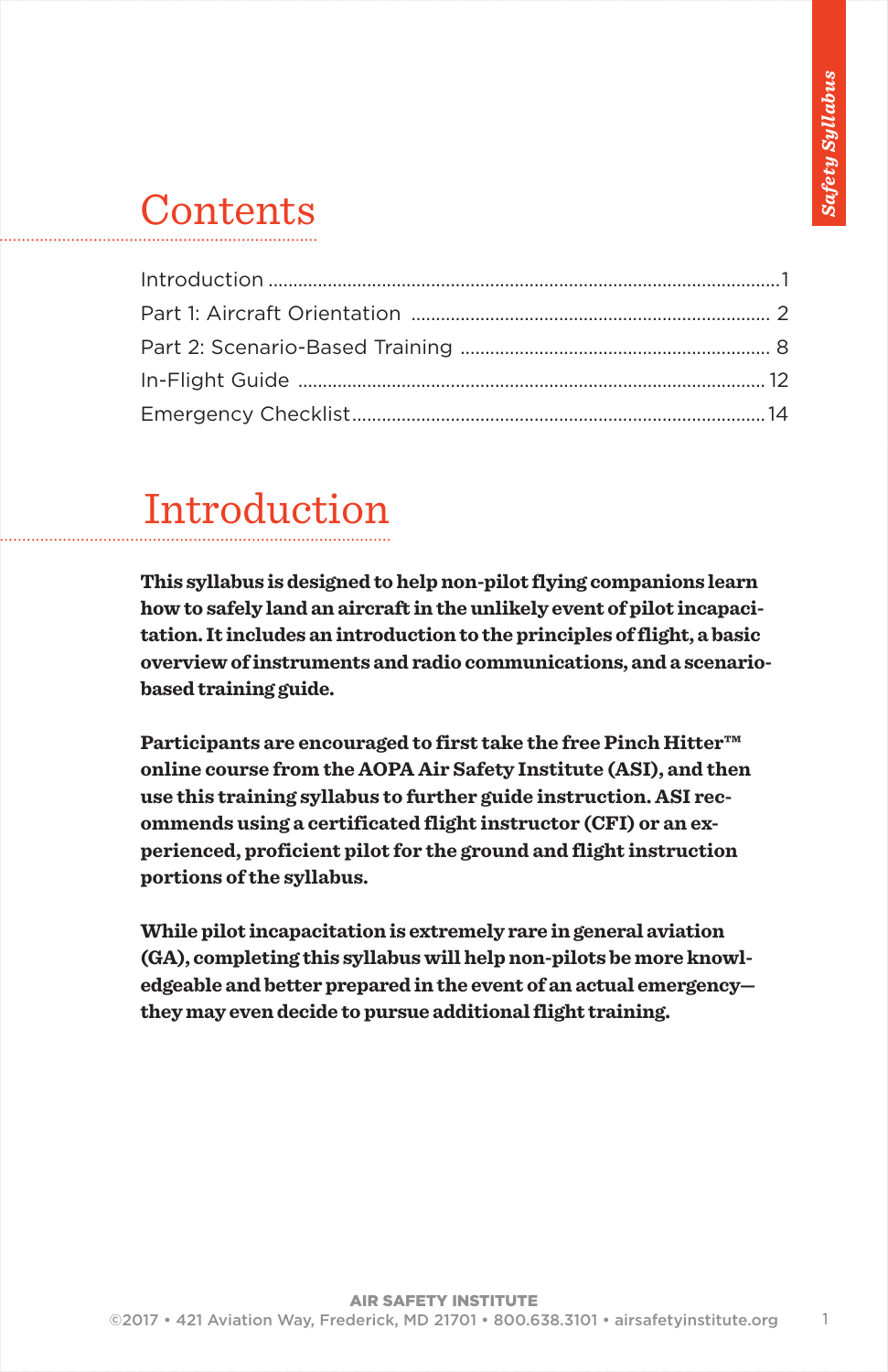### Online Course

ASI's Pinch Hitter™ online course provides non-pilots an interactive introduction to GA aircraft. For anyone unfamiliar with flying, the course is an overview of the basic principles of flight, aircraft instruments, and radio communications, along with tips for dealing with emergency situations.

Participants are encouraged to write down any questions or comments while taking the course, and follow up with a flight instructor or experienced pilot to get their questions answered. After completing the online course, non-pilots should receive ground and flight instruction using this syllabus as a guideline.

ASI recommends that the ground and flight lessons in Part 1 and Part 2 be conducted separately. Each lesson should take approximately one hour to complete.

This syllabus serves as a guideline for Pinch Hitter™ training, and it should be tailored to the needs and experiences of the participants.

Pinch Hitter online course: *www.airsafetyinstitute.org/pinchhitter*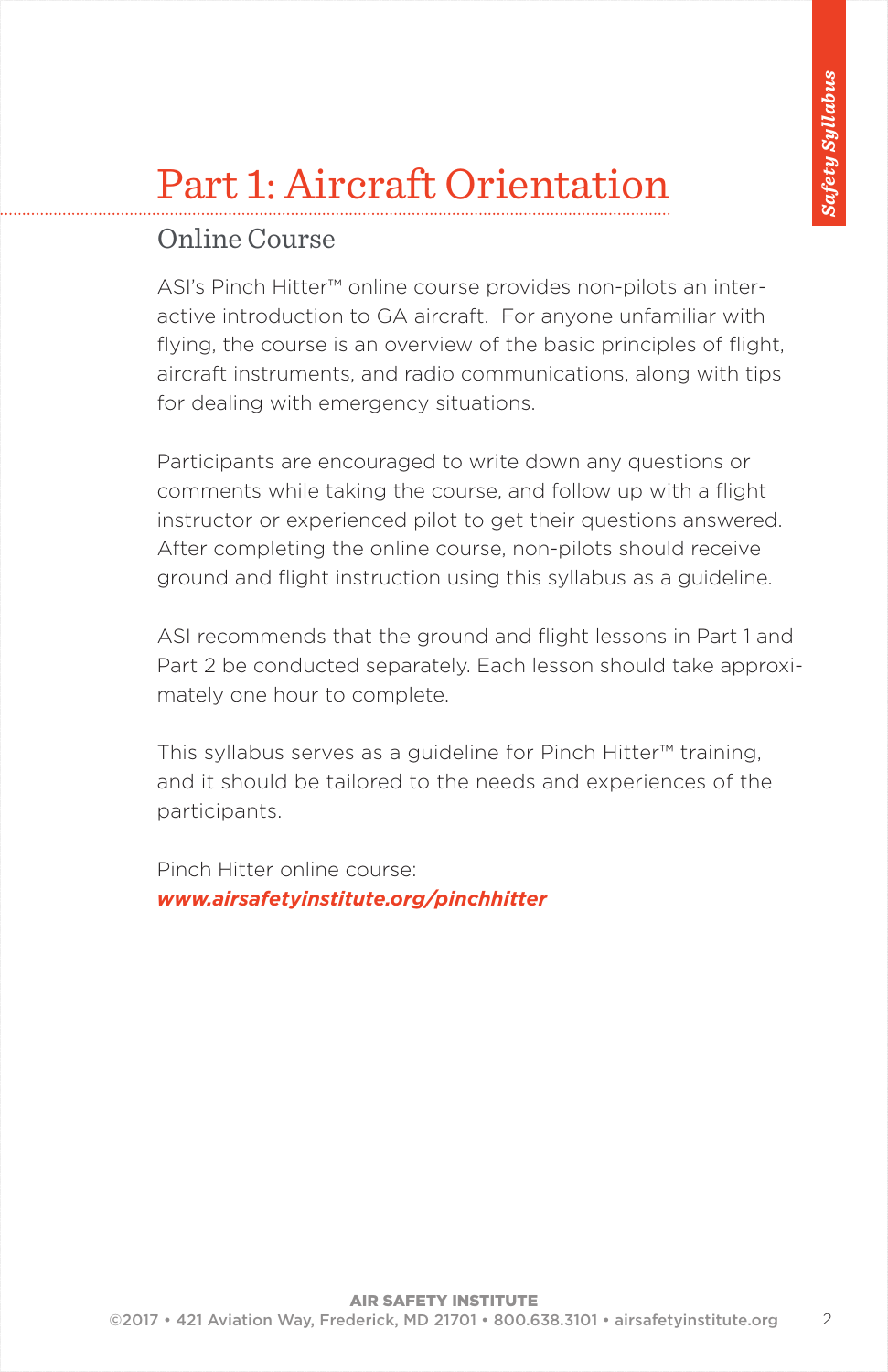### Ground Lesson

The following ground and flight lessons are designed to familiarize non-pilots with the basic control and operation of a general aviation aircraft. ASI encourages using a flight training device, simulator, or simply sitting in the aircraft on the ground to review the following items to help connect participants learning experience with the knowledge they gained from taking the Pinch Hitter™ online course (some items are not covered in the online course).

### $\square$  Airplane Overview

- **o** Aircraft exterior overview
- **o** Cockpit layout
- **o** Door, seat, and seatbelt/harness operation
- **o** Safety equipment
- **o** Yoke, rudder pedals, and brake system
- **o** Basic instruments
- **o** Radio and GPS locations
- **o** Autopilot
- **o** Ballistic Recovery System (BRS) or Cirrus Airframe Parachute System (CAPS)

### $\square$  Basics of Flight

- **o** Explanation of flight controls:
	- • Yoke
	- • Rudder
	- • Trim
- **o** Explanation of engine and prop controls:
	- • Throttle
	- • Mixture
	- Prop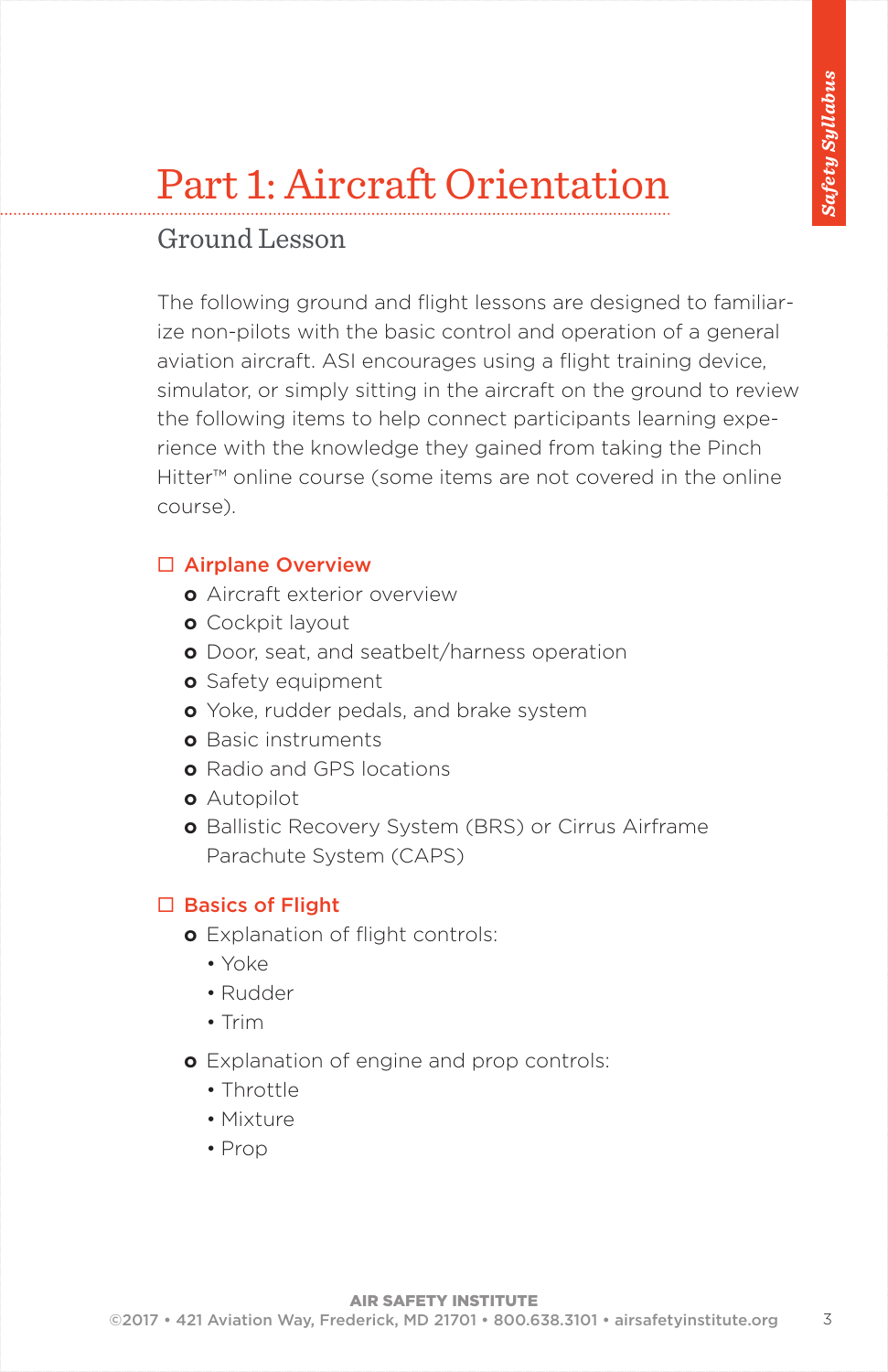Ground Lesson, *continued*

- **o** Coordinated flight (ailerons, rudder)
- **o** Attitude flying using visual reference:
	- Straight-and-level
	- Climbs
	- Descents
	- Turns to heading
- **o** Use of trim
- **o** Basic flight instruments
- **o** Basic engine instruments
- **o** Using pitch and power settings to climb and descend
- **o** Stall/spin avoidance

#### $\Box$  Essential Communications

- **o** Radio equipment:
	- ON/OFF switch
	- Volume
	- Microphone
	- Headset
	- Push-to-talk
	- Transmitting and receiving
	- Tuning changing and selecting frequencies
- **o** Speaking slowly, clearly, and distinctly
- **o** Declaring emergency on 121.5 or existing frequency if already in contact with ATC:
	- Who you're calling
	- Who you are
	- Declaring emergency (e.g., "I am not a pilot and I have an emergency.")
- **o** Transponder 7700
- **o** Towered vs. nontowered environments and related communications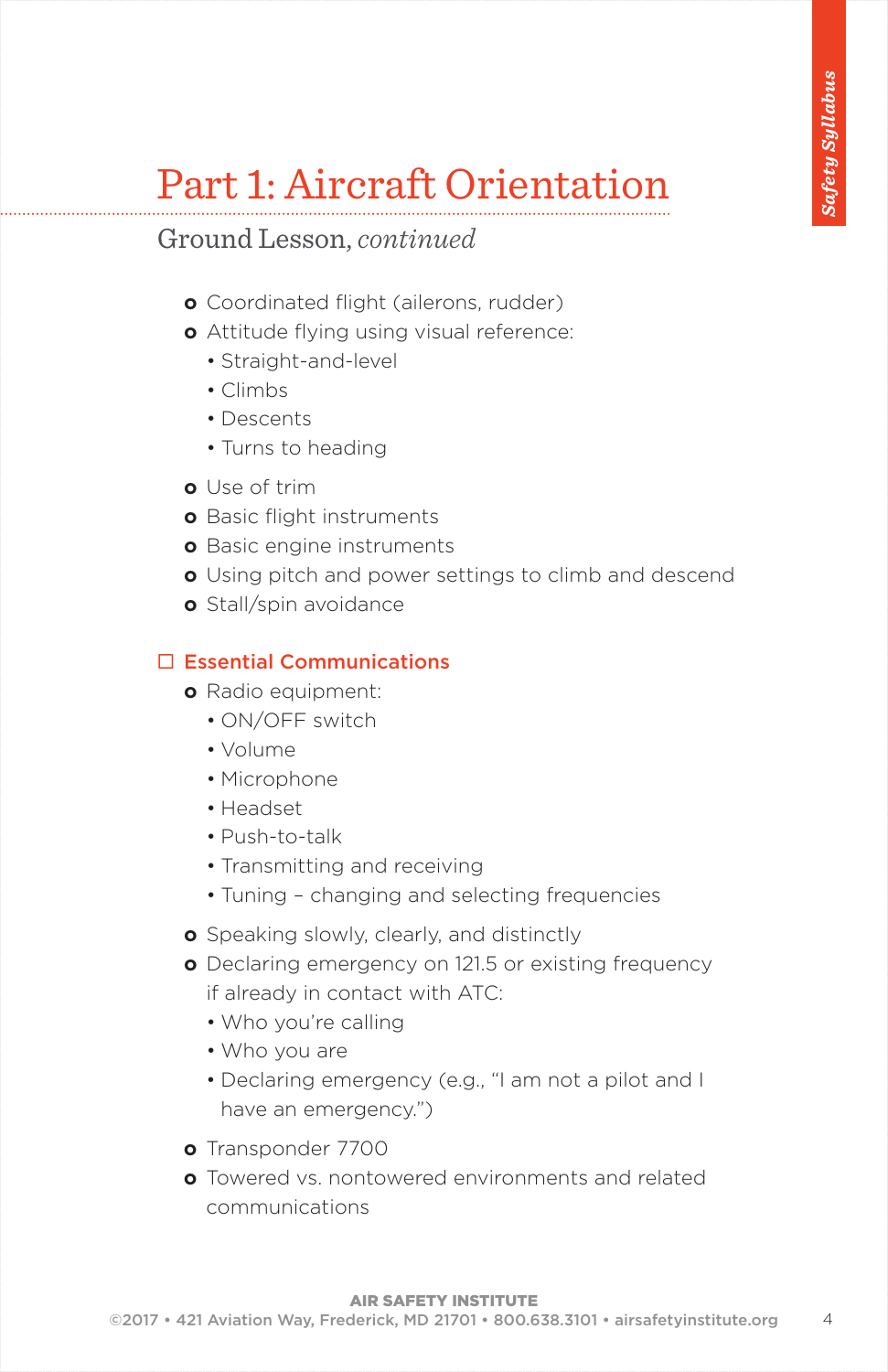Ground Lesson, *continued*

### $\square$  Approach and Landing

- **o** Runway selection and aircraft orientation for landing (wind, traffic, etc.)
- **o** GUMPS check (Gas, Undercarriage, Mixture, Prop, Seatbelts)
- **o** Power and flaps settings
- **o** Aiming point on runway
- **o** Shallow banks and corrections
- **o** Power setting (over the runway)
- **o** Leveling off close to the runway
- **o** Closing the throttle
- **o** Stopping the aircraft
- **o** Aircraft shutdown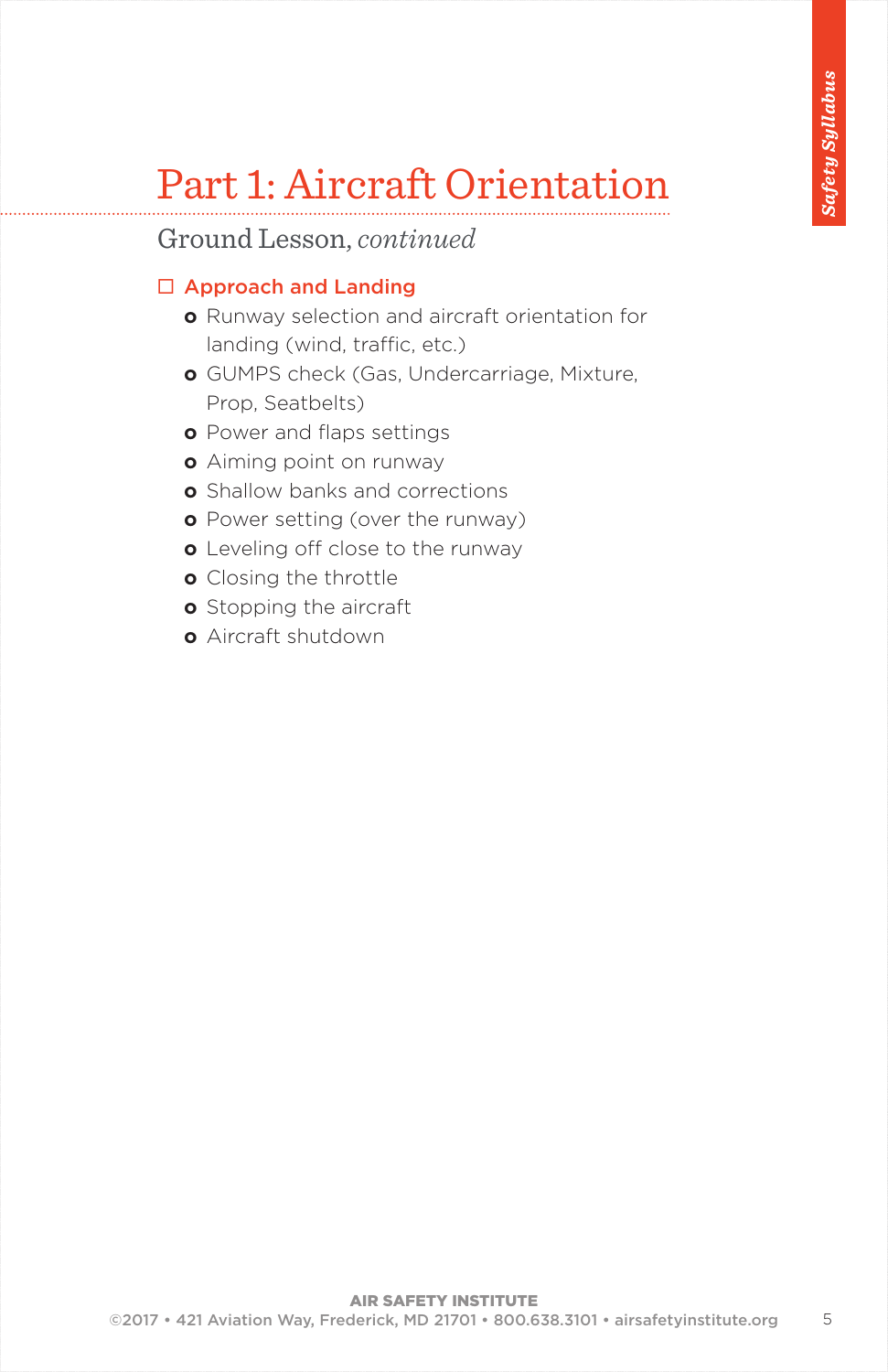### Flight Lesson

### *Lesson Objectives*

- Aircraft overview
- Attitude flying using visual reference:
	- **o** Straight-and-level
	- **o** Climbs
	- **o** Descents
	- **o** Turns to heading
- Stall/spin avoidance
- Using basic instruments and aircraft radios
- Approaches and landings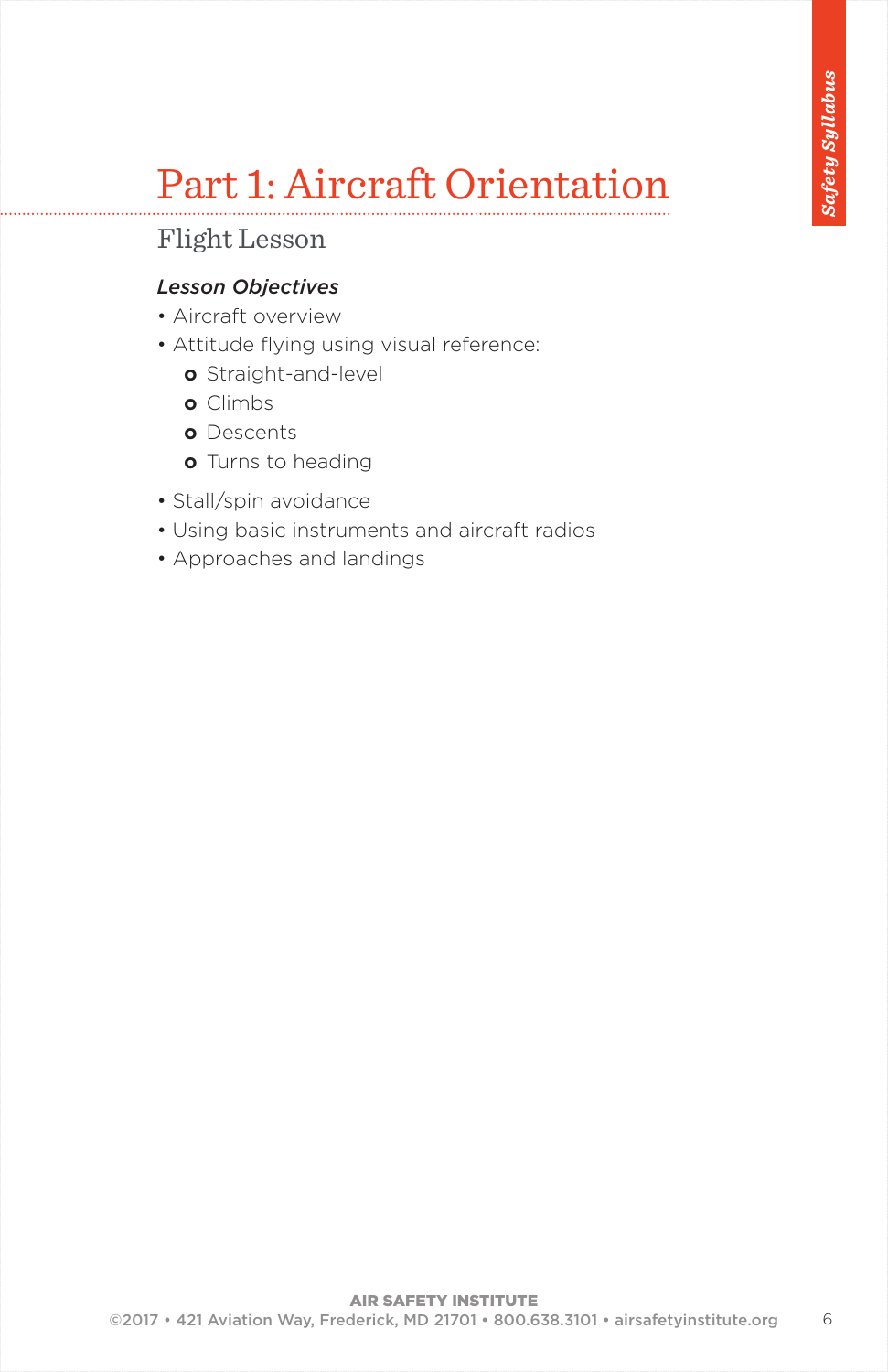### Flight Lesson, *continued*

### □ Preflight/Taxi/Takeoff

- **o** Emphasize safety precautions around aircraft
- **o** Preflight walk-around
- **o** Prestart checks and engine starting
- **o** Steering the aircraft on the ground with rudder pedals and braking
- **o** Use of throttle and resulting power changes
- **o** Location of radio transmit button and how to use
- **o** Relate takeoff attitude to climbing

#### $\square$  Attitude Flying

- **o** Attitude and power settings for level flight
- **o** Relieving control pressures with small trim adjustments
- **o** Climbs, descents, turns, and level flight and corresponding power settings

#### $\square$  Basic Instruments, Radios, and Transponder

- **o** Heading indicator, altimeter, and airspeed indicator
- **o** Aircraft radio and tuning/switching frequencies
- **o** GPS operation and navigating to airport
- **o** Transponder (simulate 7700)

### $\Box$  Approaches and Landings

- **o** Runway selection (wind, traffic, etc.)
- **o** Approaching at 1,000 feet AGL
- **o** Aiming aircraft at landing area
- **o** Descending for landing
- **o** GUMPS check (all applicable items)
- **o** Power settings for landing
- **o** Touchdown, rollout, and braking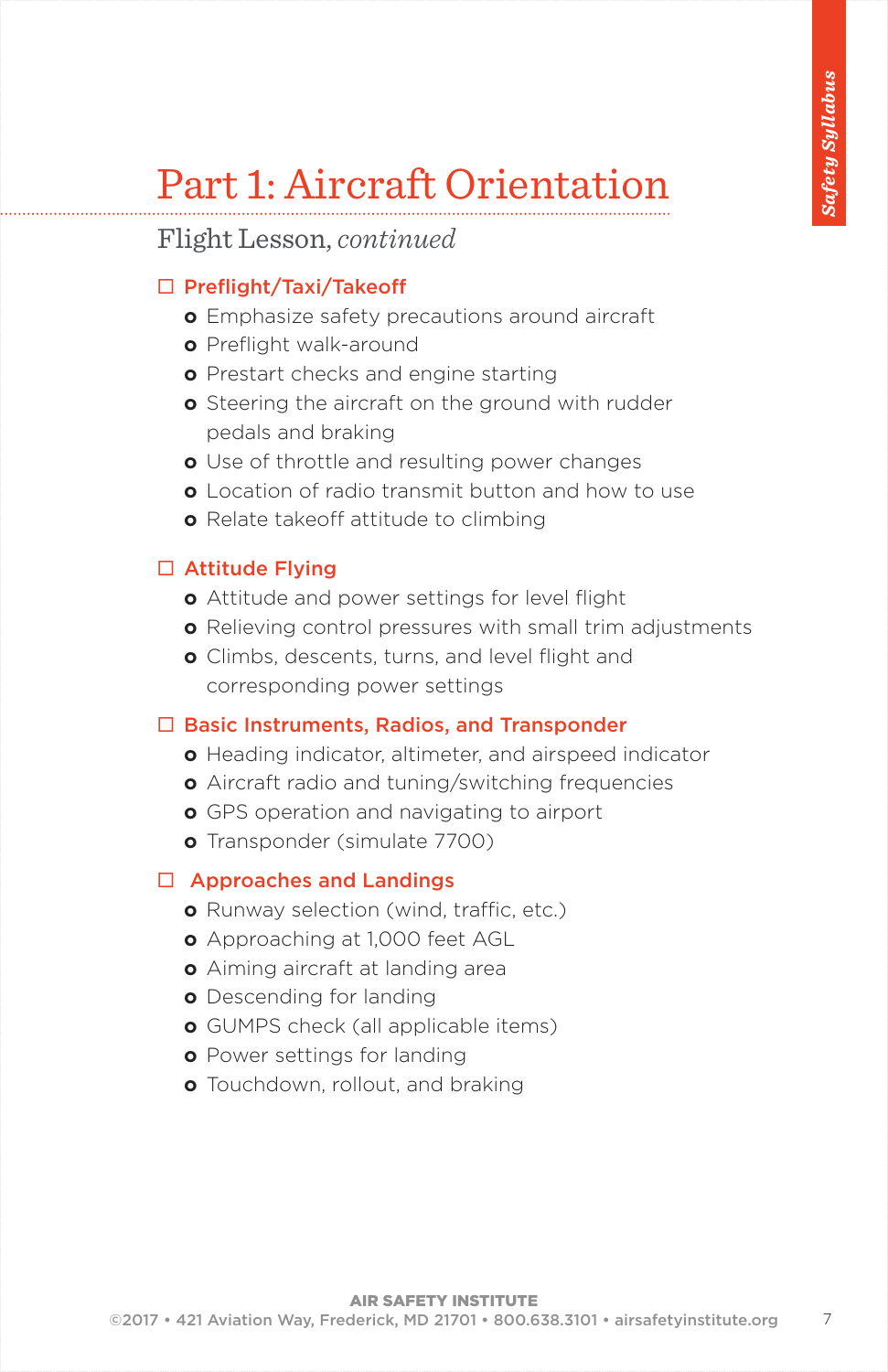# Part 2: Scenario-Based Training

### Ground Lesson

The following ground and flight lessons should be taught after Part 1: Aircraft Orientation. Remember that this syllabus serves as a guideline for non-pilots and should be tailored to their particular needs and experience.

#### $\Box$  Pilot Incapacitation Scenario

- **o** Securing the pilot
- **o** Importance of remaining calm
- **o** Use of checklist

### $\square$  Emergency Communications

- **o** Declaring emergency on 121.5 or existing frequency if already in contact with ATC:
	- Who you're calling
	- Who you are
	- Declaring emergency

(e.g., "I am not a pilot and I have an emergency.")

#### □ Autopilot Operation

- **o** If OFF, leave it OFF—if ON, leave it ON
- **o** ON/OFF Switch
- **o** Changing selected altitudes and headings
- **o** Use of power with the autopilot

#### $\Box$  GPS Navigation

- **o** Direct-To button and operation
- **o** Magenta-line navigation
- **o** Nearest airport function and direct-to navigation

#### □ Transponder to 7700

- **o** Transponder operation
- **o** Ident feature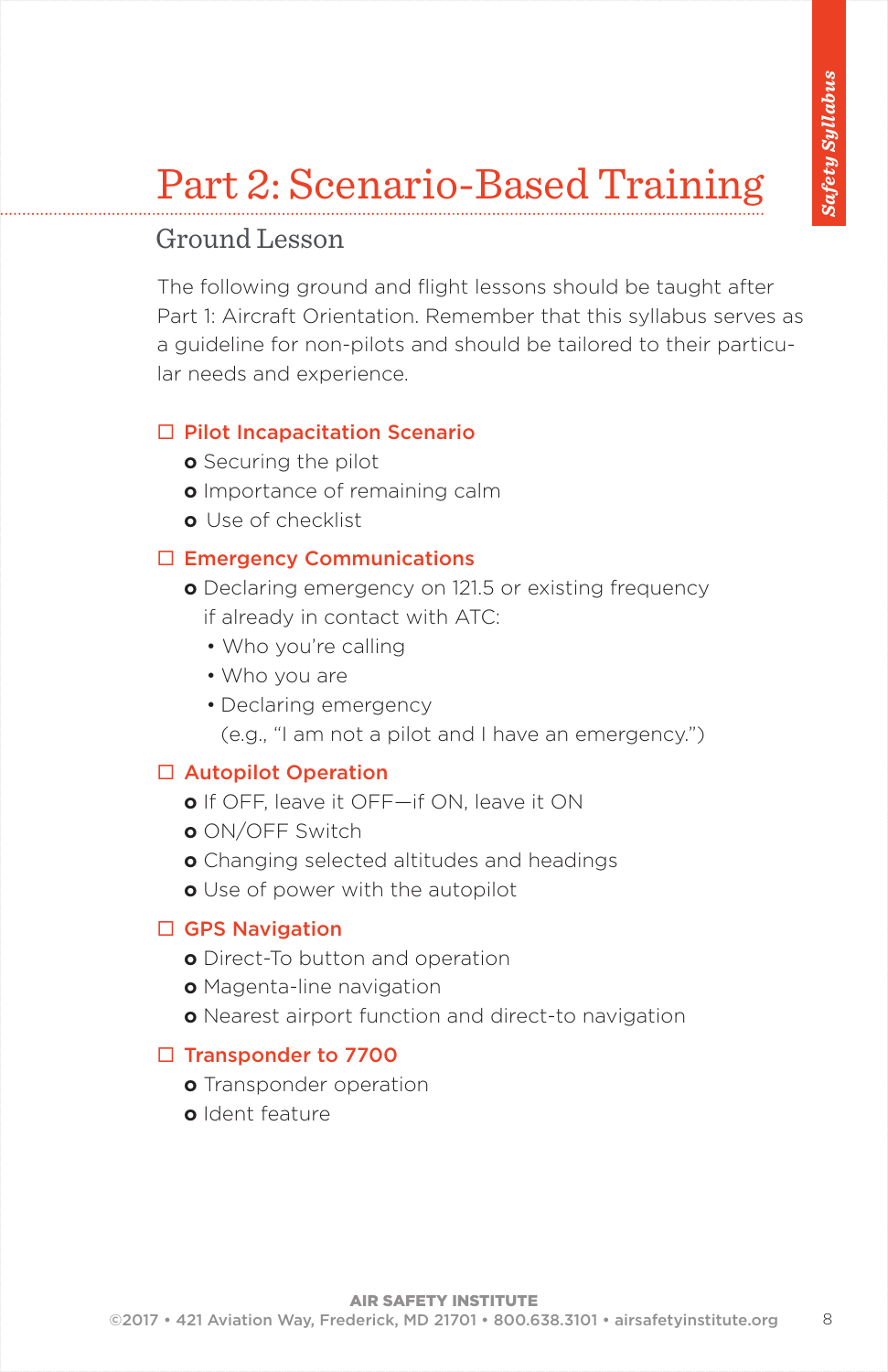### Part 2: Scenario-Based Training

Ground Lesson, *continued*

### ¨ Pinch Hitter™ Flight Briefing

- **o** Brief the scenario
- **o** Pilot simulates ATC
- **o** Priorities during scenario
- **o** Review the In-Flight Guide (page 12)
- **o** Print the Emergency Checklist to carry on board (page 14)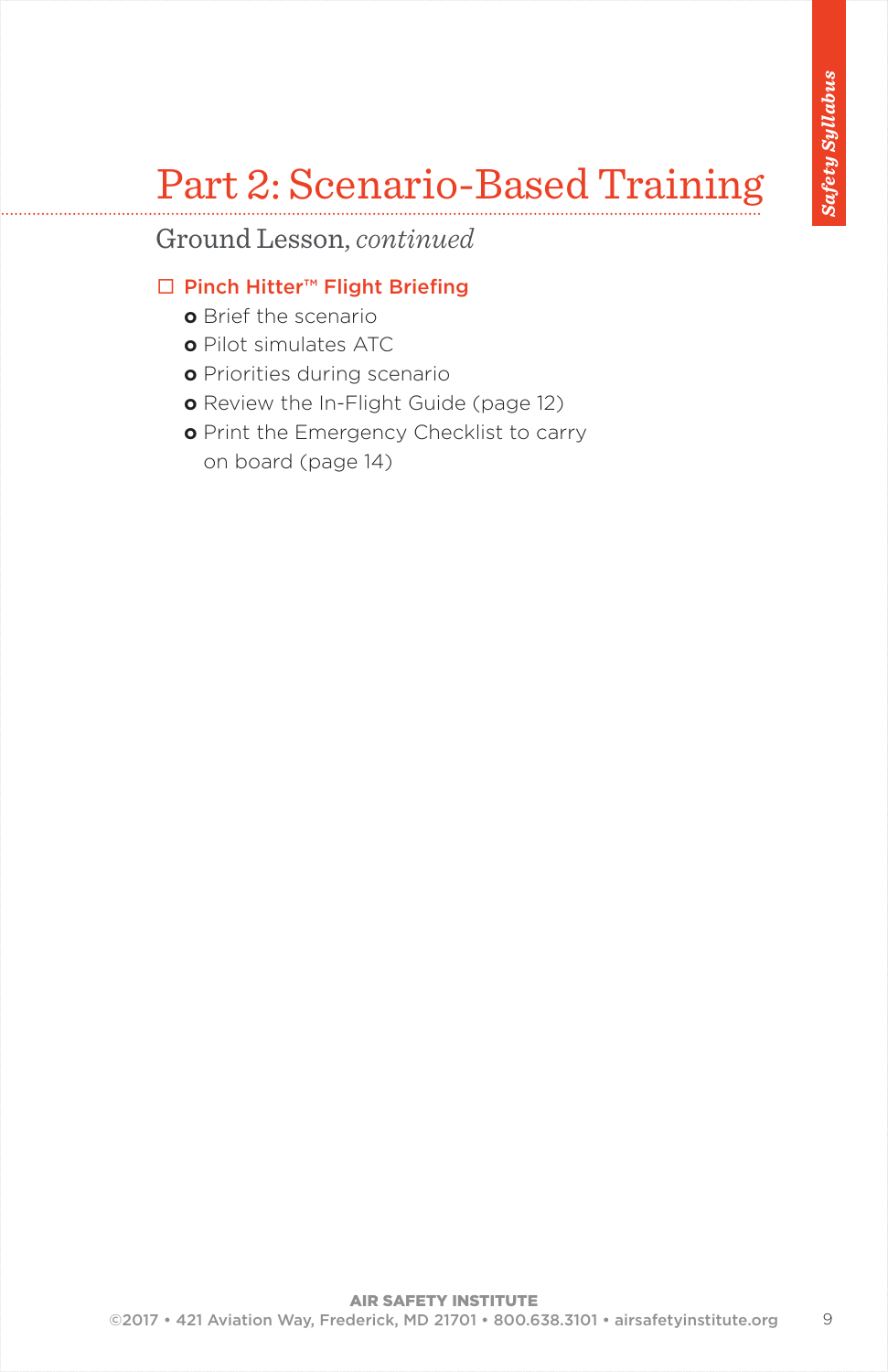# Part 2: Scenario-Based Training

### Flight Lesson

#### *Lesson Objectives*

- Practice real-world emergency scenario with instructor/pilot simulating ATC
- Maintaining positive control of the aircraft while requesting assistance from ATC
- Declaring an emergency with ATC and complying with ATC instructions to navigate to the nearest airport (using GPS as an additional aid is optional)
- Communications at nontowered airports
- Adjusting airspeed and altitude for safe approach and landing
- Landing aircraft and taxiing to ramp area

#### $\square$  Review of Aircraft Control

- **o** Climbing, descending, straight and level, turns to heading
- **o** Power settings
- **o** Flaps, mixture, undercarriage operation

### $\Box$  Review of Basic Radio Communications

- **o** Declaring emergency on 121.5 or existing frequency if already in contact with ATC:
	- Who you're calling
	- Who you are
	- Declaring emergency (e.g., "I am not a pilot and I have an emergency.")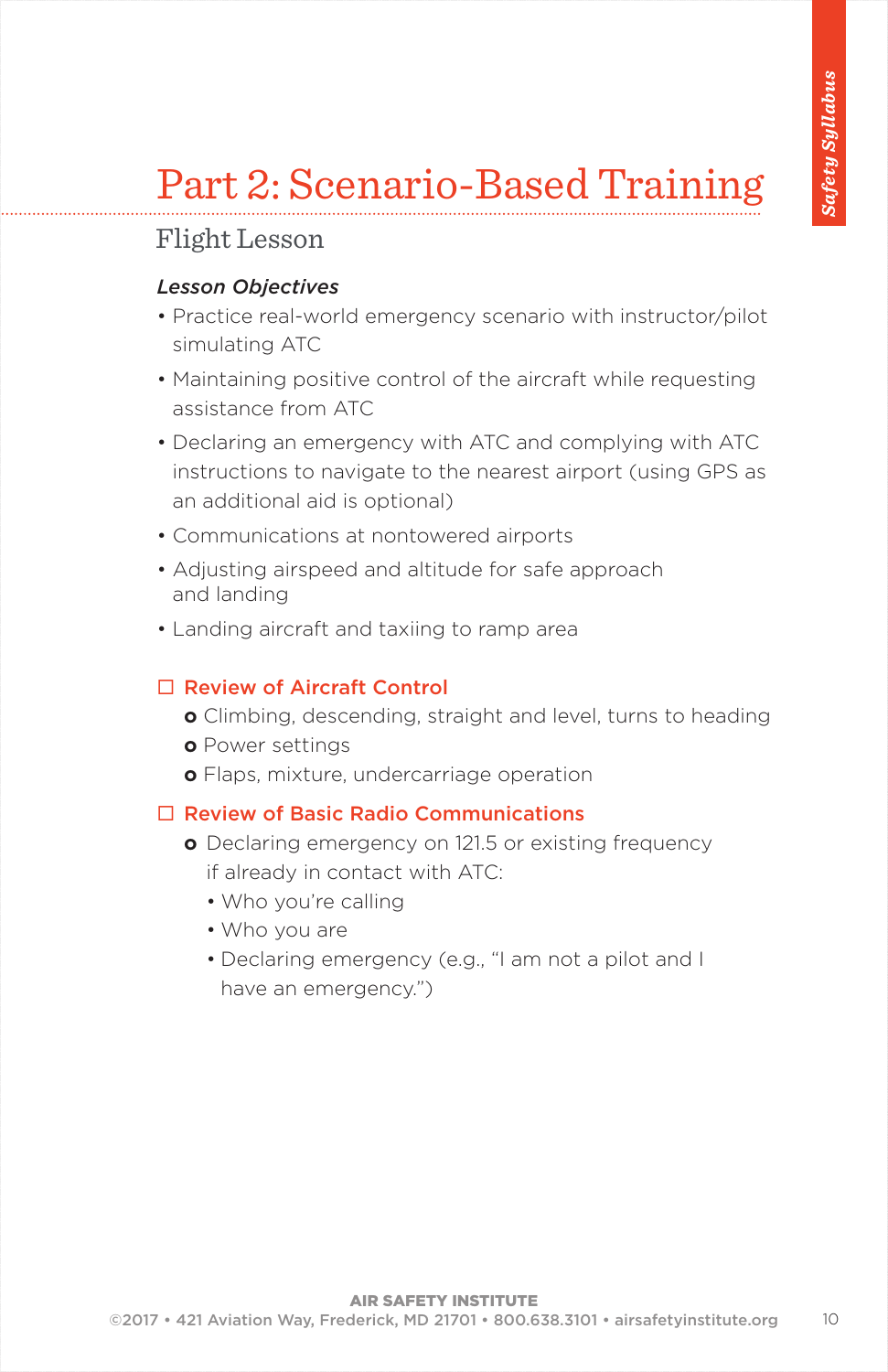# Part 2: Scenario Based Training

### Flight Lesson, *continued*

### $\square$  Simulated Emergency Situation

- **o** Return to practice area and rehearse simulated emergency radio call to ATC, navigation, and landing scenario, including nontowered airport communications
- **o** Follow simulated ATC vectors to airport using GPS "Direct-To" function as optional navigation aid
- **o** Optional use of autopilot to help control aircraft
- **o** Approach and landing using GUMPS (Gas, Undercarriage, Mixture, Prop, Seatbelts) check and visual aiming point

### $\Box$  Landing, Taxi, and Shutdown

- **o** Safely land the aircraft and stop on the runway or taxiway
- **o** Taxi aircraft to parking
- **o** Shut down aircraft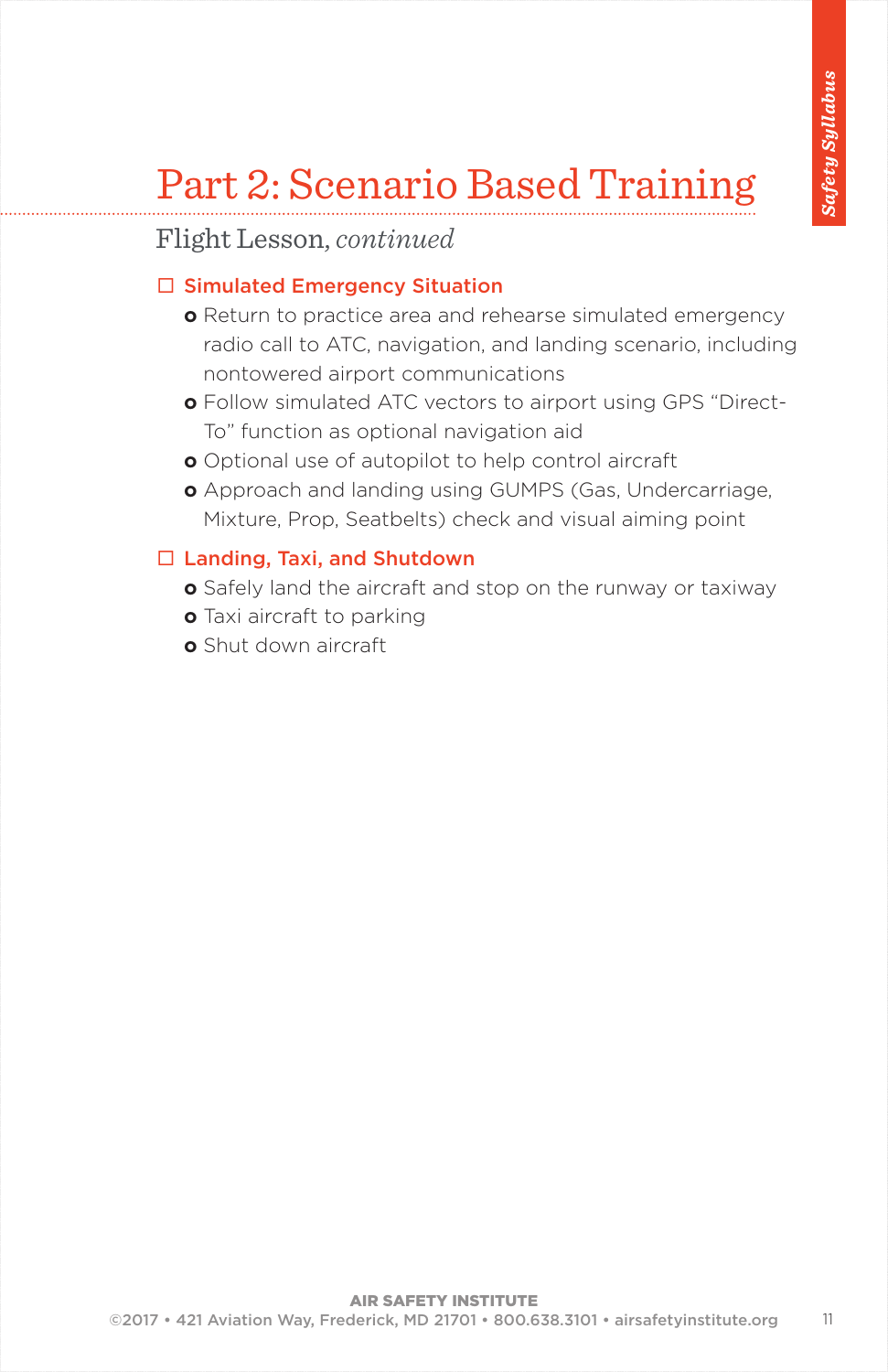# In-Flight Guide

The following **two-page** summary serves as a quick checklist that non-pilots can review after completing Parts 1 and 2 of this syllabus. Both pages are designed to be printed and either laminated or kept in a pilot kneeboard for quick reference in case there ever is an emergency. ASI recommends non-pilots and pilots review it together and keep it in a place that's easily accessible.

#### □ Fly the Airplane First!

- **o** If the autopilot is ON, leave it ON. If it is OFF, leave it OFF!
- **o** Keep the aircraft straight and level on the horizon.
- **o** Make sure the airspeed is in the green arc. Trim the aircraft if necessary.
- **o** Get the pilot out of the way of instruments and controls by sliding the seat back if necessary.

#### □ Communicate

- **o** Put on a headset; place the microphone near your lips (use the handheld microphone if there is no headset).
- **o** Press the push-to-talk switch and clearly tell ATC that you have an emergency. Remember to speak slowly and clearly into the mic. Try the frequency you're on first.
- **o** If no response, tune 121.5 into all radios and push the radio switch button to switch 121.5 to the active frequency. Clearly state what is happening. Time permitting, put 7700 into the transponder.

#### **Q** Navigate

- **o** Follow ATC instructions and headings using the heading indicator—ATC will lead you to an airport for landing. Ask questions and make sure you have the information you need.
- **o** If unable to contact ATC, use the GPS (if available) to find the "NRST" airport and go "Direct-To" that airport.
- **o** If needed, use a sectional chart to find landmarks around you and locate a nearby airport.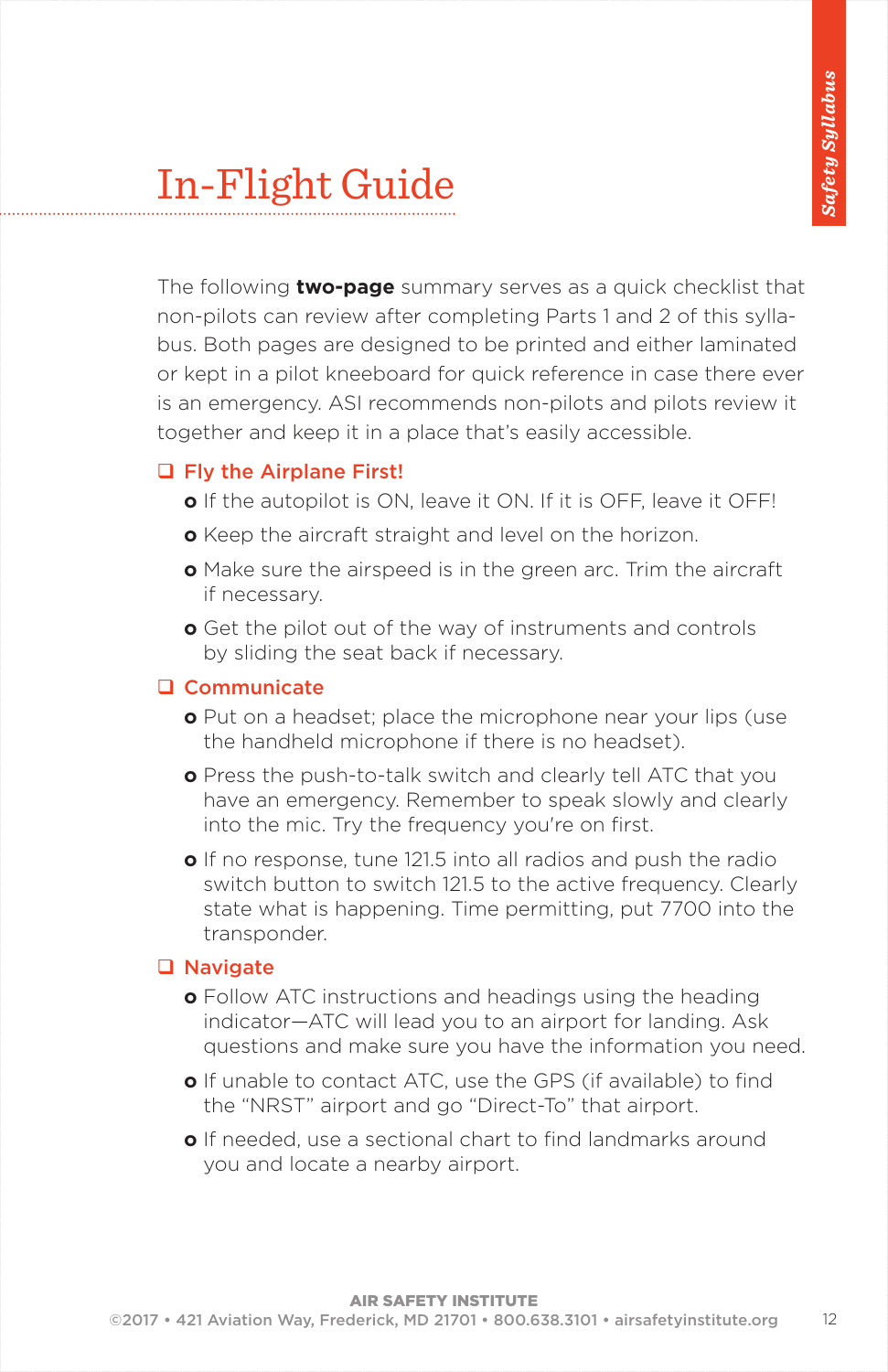# In-Flight Guide

#### *continued*

#### □ Approach

- **o** Slowly descend to 1,000 feet above the airport elevation as you arrive in the airport area.
- **o** Follow ATC instructions to get lined up with the runway. If not in contact with ATC, line up with a runway of intended landing.
- **o** Once lined up, aim the aircraft at a landing point, usually the white bars or stripes of the runway.
- **o** Reduce power and slowly start descending toward the runway, keeping the aiming point in the same point on the windshield. Keep your airspeed in the green range.
- **o** Do a GUMPS check and verify Gas is on the fullest tank, the Undercarriage (landing gear) handle is down and brake pressure feels normal, the Mixture (red-knob) is pushed forward, the Propeller knob (blue) is pushed forward, and Seatbelts are secure.
- **o** Use the flaps if necessary to aid in slowing the aircraft.

#### □ Landing

- **o** Continue toward the runway, making slight changes with the throttle as necessary to keep the aiming point in the same position. If too low, add a small amount of power; if too high, reduce a slight amount of power. In either case maintain the same pitch attitude by adjusting pressure on the control yoke.
- **o** Maintain a gradual descent toward the runway.
- **o** As the aircraft crosses the end of the runway, pull the throttle (black knob) back toward you all the way, and let the aircraft settle onto the runway.
- **o** Use brakes to bring the aircraft to a full stop.
- **o** Pull the mixture control (red-knob) all the way out to stop the engine.
- **o** Unless there's a fire or other emergency, stay with the aircraft until help arrives.